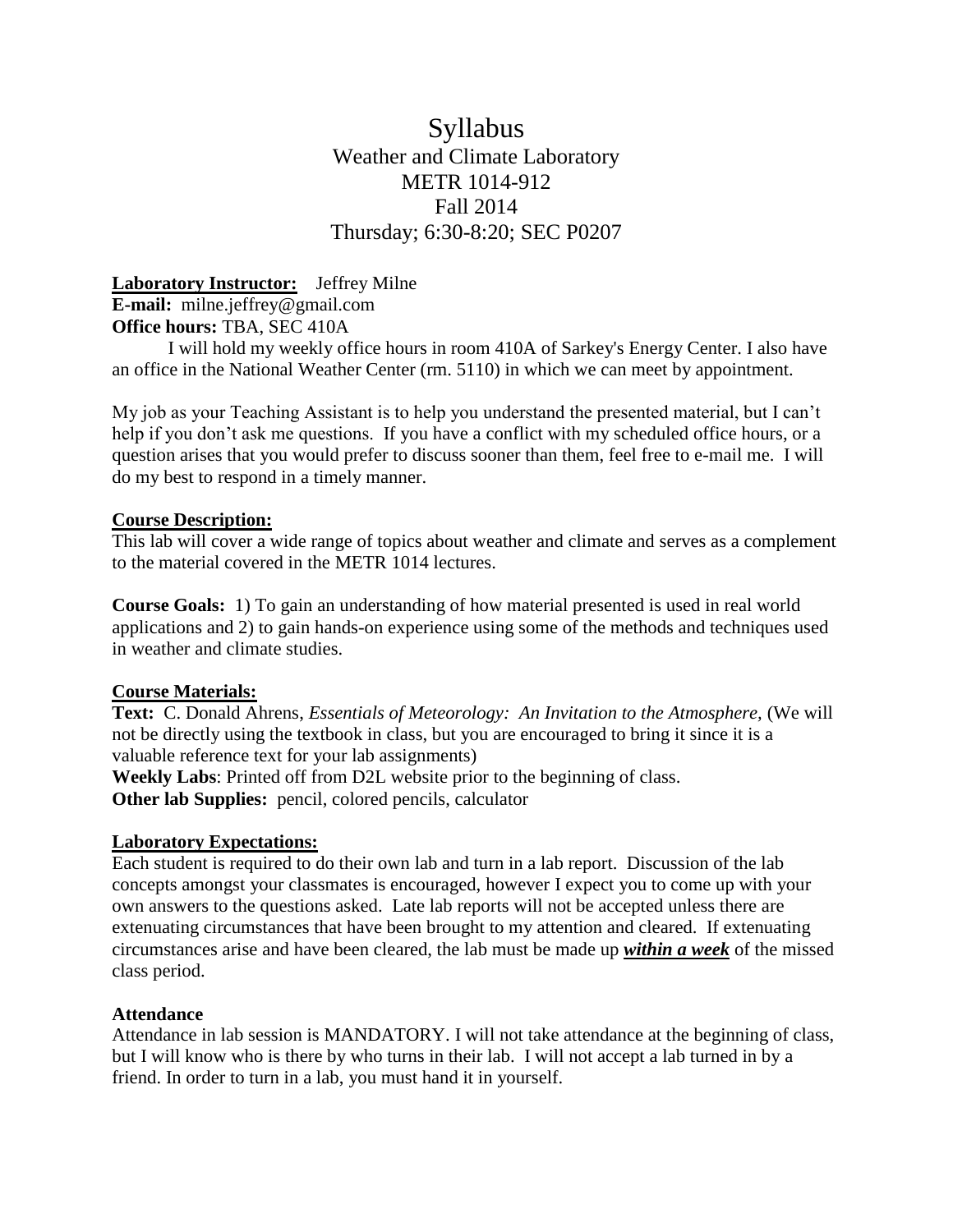If you need to miss a lab due to athletic or religious reasons please inform me as soon as possible, but by *no later than one week prior to the missed class*. It may be possible for you to attend an alternate lab session, but this first must be cleared with the proper teaching assistant. I understand that sometimes you will need to miss a lab due to illness or unavoidable circumstances (ex. a family emergency) and will not be able to provide the required one week notice. Please let me know as soon as possible before class and other arrangements can be made for you to receive credit for your lab.

Unexcused absences are not tolerated. If you miss a class and fail to notify me before class begins, you will receive a zero for the day and will not be allowed the opportunity to make it up at a later date.

# **Lab Structure**

We will start each lab promptly at the stated starting time. Please make your best effort to arrive on time, not only because walking in late disrupts the class, but also because you could miss important class instructions and announcements.

Be sure to come prepared. This means bringing a pencil, eraser, calculator, and sometimes colored pencils to each class. You must also print out and bring your lab to every class because I will not have extra copies of the lab with me. If you fail to bring your lab to class, you may go to the library in Sarkey's Energy Center to print it out but you will likely have to pay a small fee.

I will give a brief introduction to each lab before you start on your assignment. This is a good time to ask questions if you have any. However, I always welcome and encourage questions as you complete your labs during the class period.

*Labs are to be completed in class only*. The two hours allotted to class should be sufficient to complete each lab, so please use your time effectively. Labs are due at the end of each lab period.

*DO NOT WORK ON THE LAB EXERCISE BEFORE CLASS!!* This will be considered a form of cheating, and will result in a score of zero on that particular lab.

# **Make-Up Work**

If you have an excused absence and need to make up a lab, you have exactly one week to complete it without penalty. Otherwise, the grade for the lab will be recorded as a zero. This is because I will return the current week's lab the following week, and if I have already returned the lab to the rest of the class then I will not be able to accept yours. For making up labs, you may either complete the lab during my office hours, make an appointment to meet with me in my NWC office, or you can simply bring the completed lab to me. For making up lab quizzes you must meet me during my office hours or make an appointment to meet with me in my NWC office.

# **Grading**

| Lab exercises | 60% |
|---------------|-----|
| Lab quizzes   | 40% |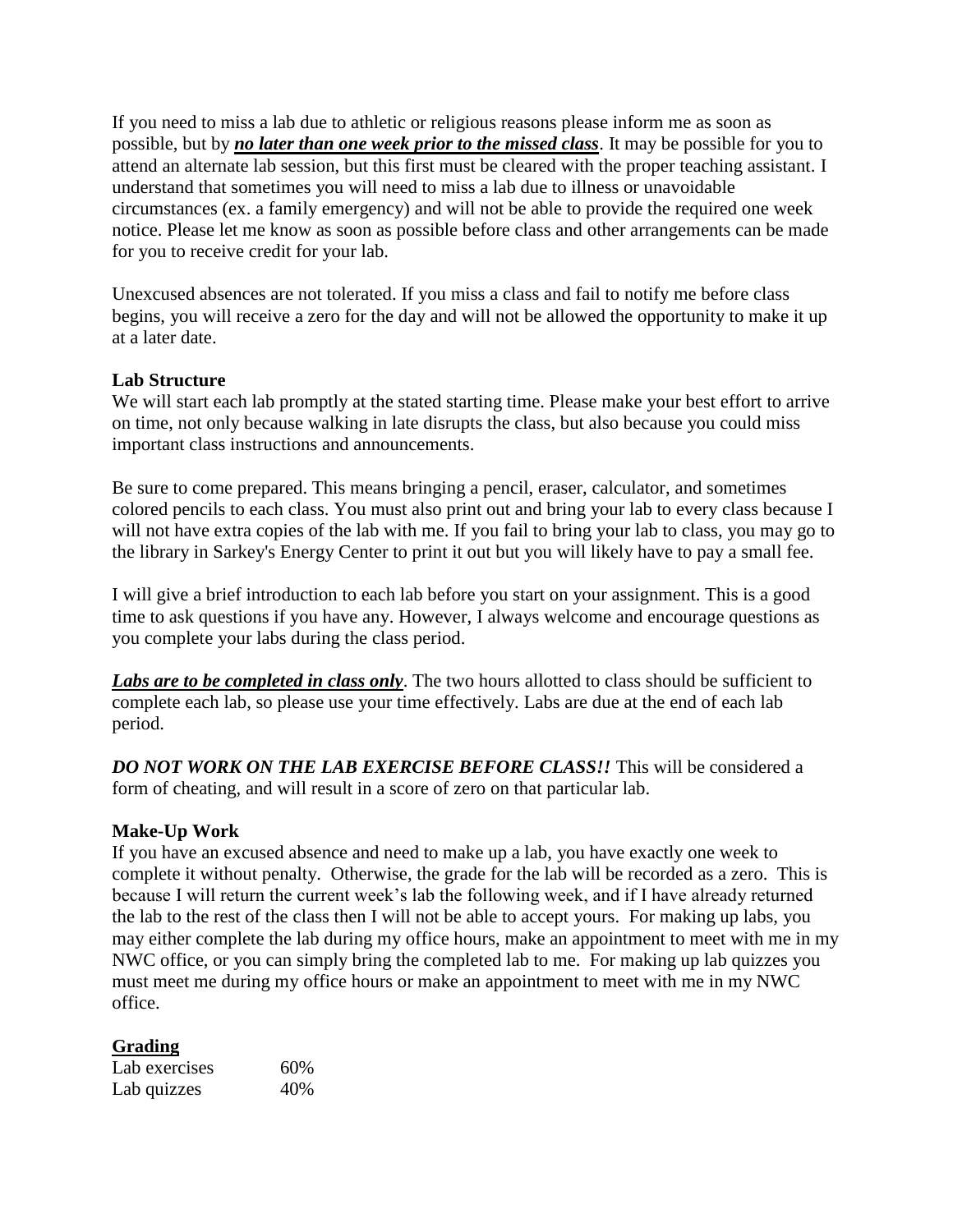Your final lab grade will account for 25% of your total grade in the course. The labs will be graded for the most part on accuracy. You may lose points for sloppy or illegible work, so please be as neat as possible. At the end of the semester, I will drop your lowest lab percentage grade.

There will be a total of 5 quizzes over lab material throughout the semester. They will be announced and discussed in class the week before they are given.

#### **Correspondence:**

When sending me e-mails, please use your OU e-mail address and put METR 1014: last name in the subject line. I receive many e-mails and this will ensure that yours are read before the others.

### **Classroom Courtesy:**

Cell phones, pagers, and watch alarms should be turned off or put to silent before coming to lab.

### **Desire2Learn Website:**

I will be using Desire2Learn in this lab for posting grades, lab notes, and other important information. You can find this at [https://learn.ou.edu.](https://learn.ou.edu/) Please check it regularly for announcements.

#### **Accommodation of Students with Disabilities**

The University of Oklahoma is committed to providing reasonable accommodation for all students with disabilities. Students with disabilities who require accommodations in this course are requested to speak with the instructor as early in the semester as possible. Students with disabilities must be registered with the Office of Disability Services prior to receiving accommodations in this course. The Office of Disability Services is located in Goddard Health Center, Suite 166. You may contact the office at 405-325-3852 (voice) or 405-325-4173 (TDD).

#### **Academic Misconduct**

Cheating will not be tolerated and will be reported. No exceptions, no excuses. Those found cheating will be penalized under the OU Academic Misconduct Code, which can be found at

<http://www.ou.edu/provost/integrity>. In short, if you cheat, expect to be removed from the course and to receive an F for the course.

# Spring 2014 Lab Schedule **\*\*\***This list is not finite and is subject to change**\*\*\***

| <b>Week Beginning:</b> | Lab:                                              |
|------------------------|---------------------------------------------------|
| August 18              | No lab                                            |
| August 25              | Lab 1: North American Geography                   |
| September 1            | Lab 2: Dimensions and Units                       |
| September 8            | Lab 3: Vertical Structure of the Atmosphere       |
| September 15           | Lab 4: Radiation and the Satellite Interpretation |
| September 22           | Lab 5: Annual Temperature Patterns                |
| September 29           | Lab 6: Atmospheric Moisture                       |
| October 6              | Lab 7: Saturation and Moisture Stability          |